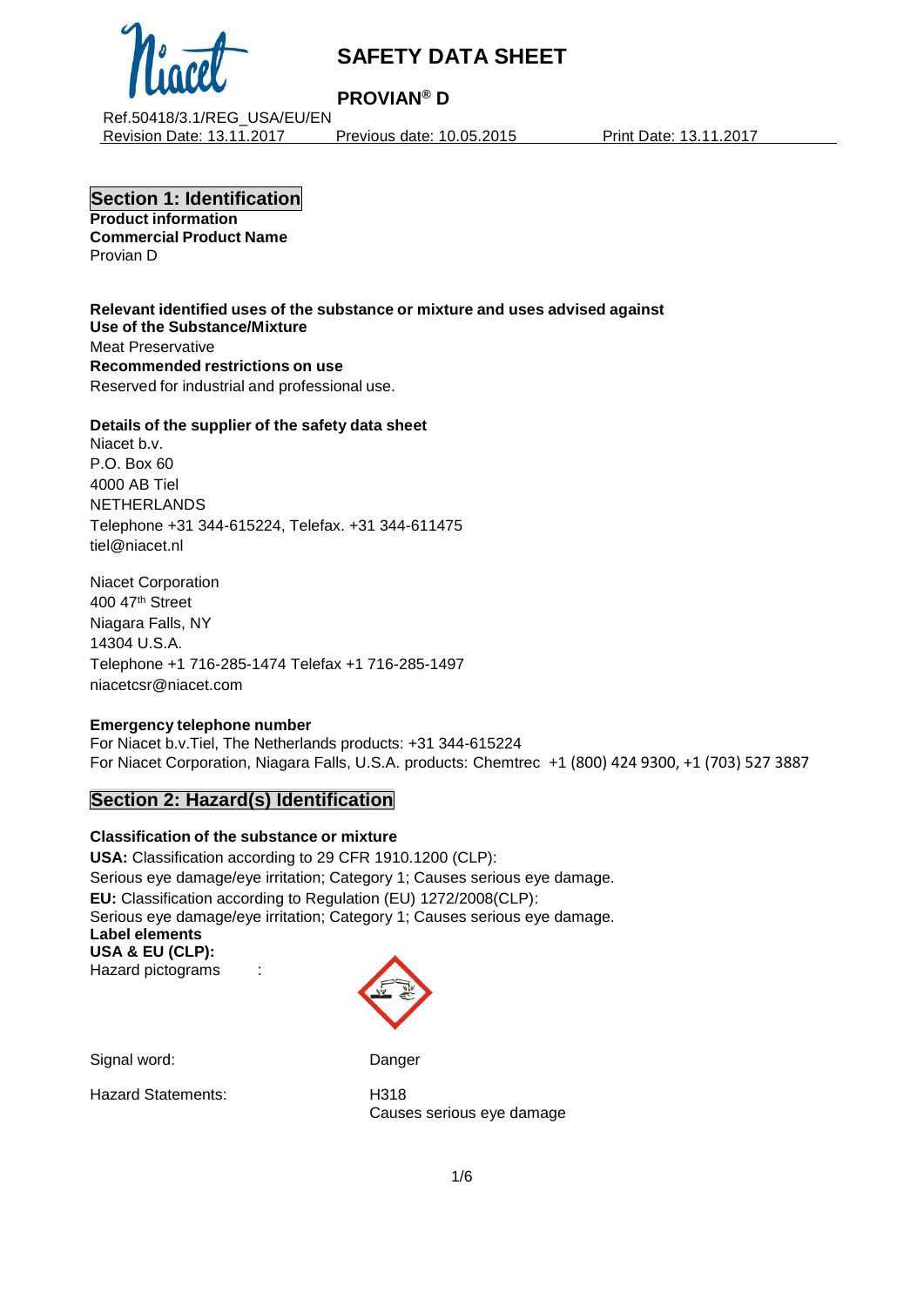

**PROVIAN® D**

| Ref.50418/3.1/REG_USA/EU/EN                             |                                                                                                                                                             |                                                                  |
|---------------------------------------------------------|-------------------------------------------------------------------------------------------------------------------------------------------------------------|------------------------------------------------------------------|
| Revision Date: 13.11.2017                               | Previous date: 10.05.2015                                                                                                                                   | Print Date: 13.11.2017                                           |
|                                                         |                                                                                                                                                             |                                                                  |
| Precautionary statements:                               | $P305 + P351 + P338$<br>IF IN EYES: Rinse cautiously with water for several minutes.<br>Remove contact lenses, if present and easy to do. Continue rinsing. |                                                                  |
| Prevention:                                             | P <sub>280</sub><br>Wear protective gloves/ protective clothing/eye protection.                                                                             |                                                                  |
| Response:                                               | P310                                                                                                                                                        | Immediately call a POISON CENTER or doctor/ physician.           |
| Hazardous components which must be listed on the label: | 126-96-5                                                                                                                                                    | Sodium hydrogen di(acetate)                                      |
| Further information:<br>EC directives.                  |                                                                                                                                                             | The product is classified and labelled in accordance with US and |
| Other hazards:                                          | None known                                                                                                                                                  |                                                                  |
| Section 3: Composition/Information on Ingredients       |                                                                                                                                                             |                                                                  |

#### **Hazardous Substances present in the product:**

| Sodium diacetate         | CAS 126-96-5<br><b>Contract Contract</b><br>EINECS 204-814-9                   |
|--------------------------|--------------------------------------------------------------------------------|
| Classification           | : Serious eye damage/eye irritation; Category 1; Causes serious eye<br>damage. |
| <b>Hazard Statements</b> | H318                                                                           |
| Other descriptions:      | Sodium hydrogen di(acetate)                                                    |

Contains 24 % w/w Sodium diacetate

## **Section 4: First-Aid Measures**

**Description of first aid measures Inhalation** Remove to fresh air. Keep patient warm and at rest. In case of feeling unwell consult a physician. **Skin contact** Rinse with plenty of water. If symptoms persist, call a physician. **Eye contact** Rinse immediately with plenty of water, also under the eyelids, for at least 15 minutes. Seek medical advice. **Ingestion** Rinse mouth with water. Obtain medical attention.

**Most important symptoms and effects, both acute and delayed** Symptoms : Risk of serious damage to eyes.

**Indication of immediate medical attention and special treatment needed, if necessary** Treatment : Rinse with plenty of water. Seek medical advice.

## **Section 5: Fire-Fighting Measures**

#### **Extinguishing media**

Water spray, Foam, Dry Chemical or Carbon dioxide (CO2) Unsuitable extinguishing media: None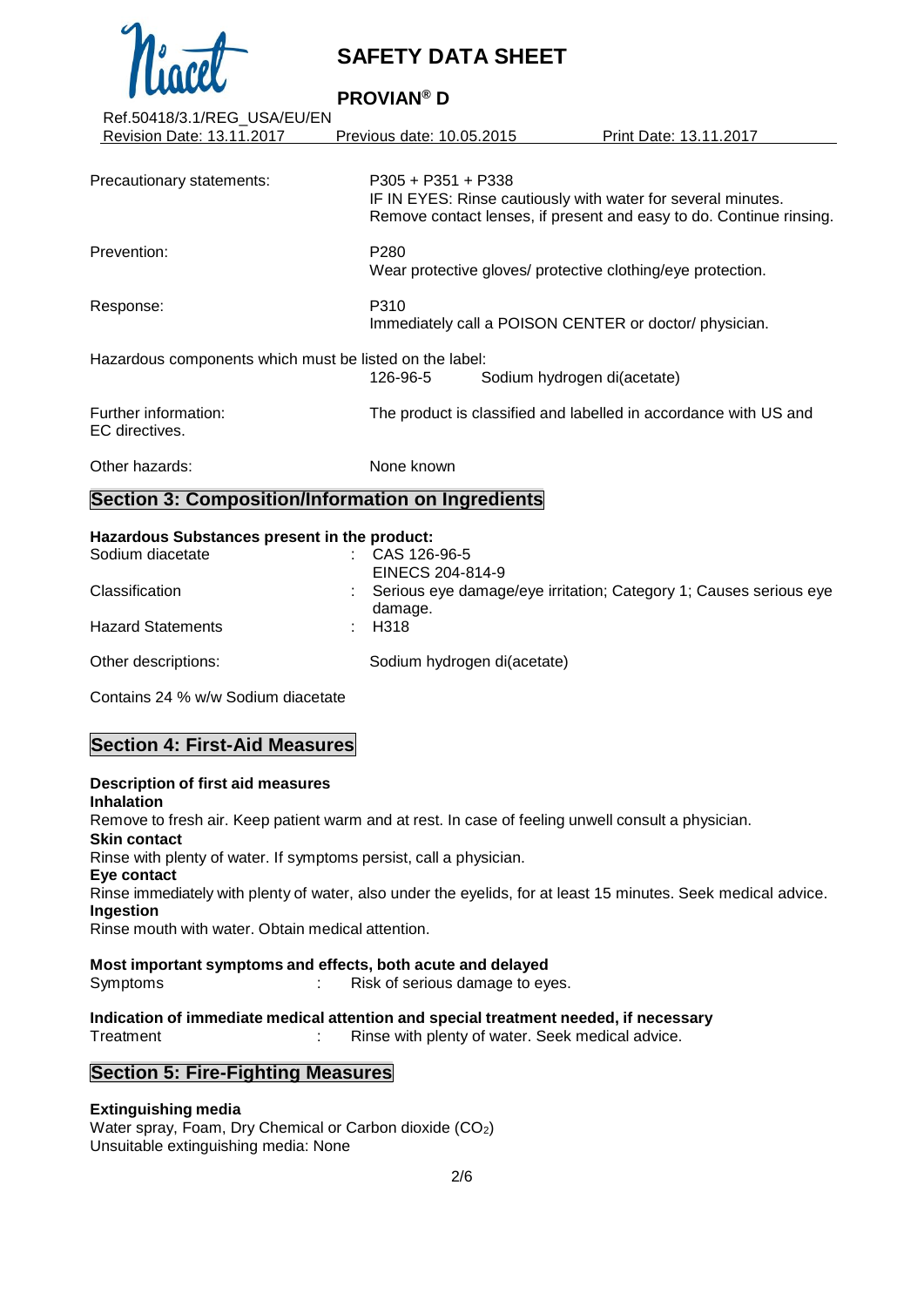

## **PROVIAN® D**

Ref.50418/3.1/REG\_USA/EU/EN Revision Date: 13.11.2017 Previous date: 10.05.2015 Print Date: 13.11.2017

#### **Special hazards arising from the substance or mixture**

Heating can release hazardous gasses.

# Sodium oxides, carbon oxides (COx), acetic acid

## **Special protective actions for fire-fighters**

In the event of fire, wear self-contained breathing apparatus. **Specific methods**

No special requirements.

## **Section 6: Accidental Release Measures**

## **Personal precautions, protective equipment and emergency procedures**

Avoid dust formation. Avoid contact with eyes. Use personal protective equipment. For personal protection see section 8.

#### **Environmental precautions**

Try to prevent the material from entering drains or water courses.

## **Methods and materials for containment and cleaning up**

Sweep up and shovel into suitable containers for disposal. Smaller spills can be flushed away with plenty of water to remove the product. Dispose of in compliance with local and national regulations.

## **Section 7: Handling and Storage**

#### **Precautions for safe handling**

Ensure adequate ventilation. Avoid contact with skin, eyes and clothing. Do not breathe dust. Keep container closed when not in use.

Ensure that eyewash stations and safety showers are close to the workstation location.

## **Conditions for safe storage, including any incompatibilities**

The product is very hygroscopic. Keep containers tightly closed in a dry, cool and well-ventilated place. Store in original container.

Materials to avoid: Acids and bases, oxidizing agents.

## **Specific end uses**

Meat Preservative

## **Section 8: Exposure Controls/Personal Protection**

## **Exposure Limit Values**

Contains no substances with occupational exposure limit values.

**Exposure controls**

## **Appropriate engineering controls**

Handle in accordance with good industrial hygiene and safety practice. Provide appropriate exhaust ventilation at places where dust is formed. In case of insufficient ventilation, wear suitable respiratory equipment.

**Individual protection measures, such as personal protective equipment**

**Hand protection**

Glove material: PVC

Glove material: Rubber gloves

## **Eye protection**

Tightly fitting safety goggles or face-shield. **Skin and body protection** Work clothing.

## **Respiratory protection**

Respirator must be worn if exposed to dust (with a P1 dustfilter).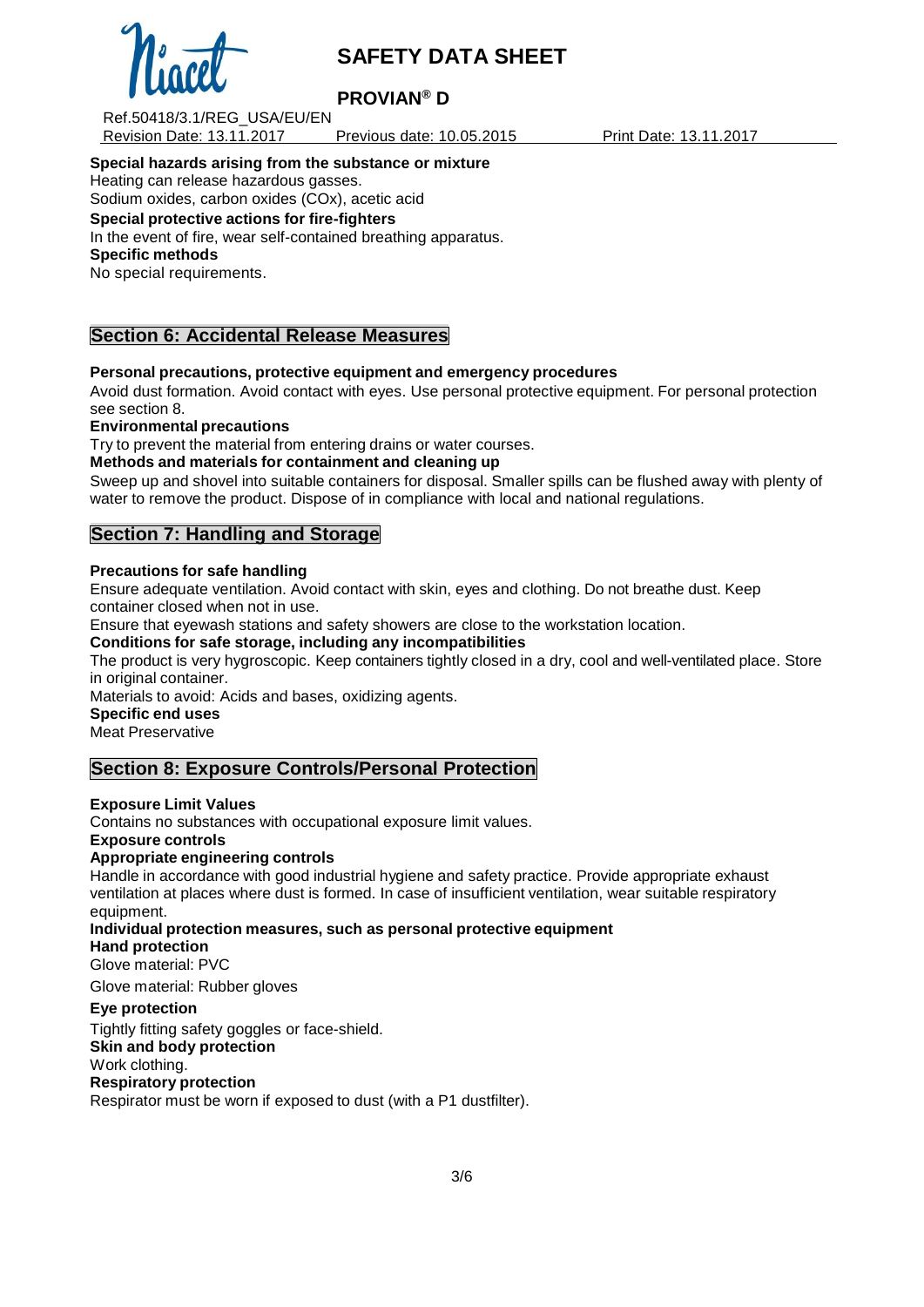

## **PROVIAN® D**

Ref.50418/3.1/REG\_USA/EU/EN Revision Date: 13.11.2017 Previous date: 10.05.2015 Print Date: 13.11.2017

## **Section 9: Physical and Chemical Properties**

Appearance (physical state, color, etc.): white solid, powder, granules Odor: very faint smell of acetic acid Odor threshold: No information available pH: 5-5.5 (1% w/w) Melting point/freezing point: No information available Initial boiling point and boiling range: No information available Flash point: No information available Evaporation rate: No information available Flammability (solid, gas): Non flammable Upper/lower flammability or explosive limits: No data available Vapor pressure: No information available Vapor density: No information available Relative density: approx. 500 kg/m<sup>3</sup> / 31.2 lb/ft<sup>3</sup> Solubility(ies): 50% w/w (25°C)/(77°F) Partition coefficient: n-octanol/water: No information available Auto-ignition temperature: No information available Decomposition temperature: No information available Viscosity: No information available

## **Section 10: Stability and Reactivity**

## **Reactivity**

No dangerous reaction known under conditions of normal use. **Chemical stability** Stable under normal conditions.

#### **Possibility of hazardous reactions**

Hazardous reactions: None known. **Conditions to avoid** Conditions to avoid: Stable under recommended storage conditions. The product is very hygroscopic. Avoid moisture. **Incompatible materials** Materials to avoid: Materials to avoid: Acids and bases, oxidizing agents. **Hazardous decomposition products** Sodium oxides, carbon oxides (COx), acetic acid

## **Section 11: Toxicological Information**

**Information on toxicological effects Acute toxicity** Sodium diacetate: LD50/Oral/rat: 5600 mg/kg LD50 Dermal: >2000 mg/kg

#### **Irritation and corrosion** Skin: Not classified as irritating for skin. Eyes: Risk of serious damage to eyes.

Sodium diacetate: Skin: rabbit/72 h/OECD Test Guideline 404: No skin irritation No skin irritation Not classified as irritating for skin. Eyes: rabbit/24 h/OECD Test Guideline 405: Irreversible effects on the eye. Causes serious eye damage.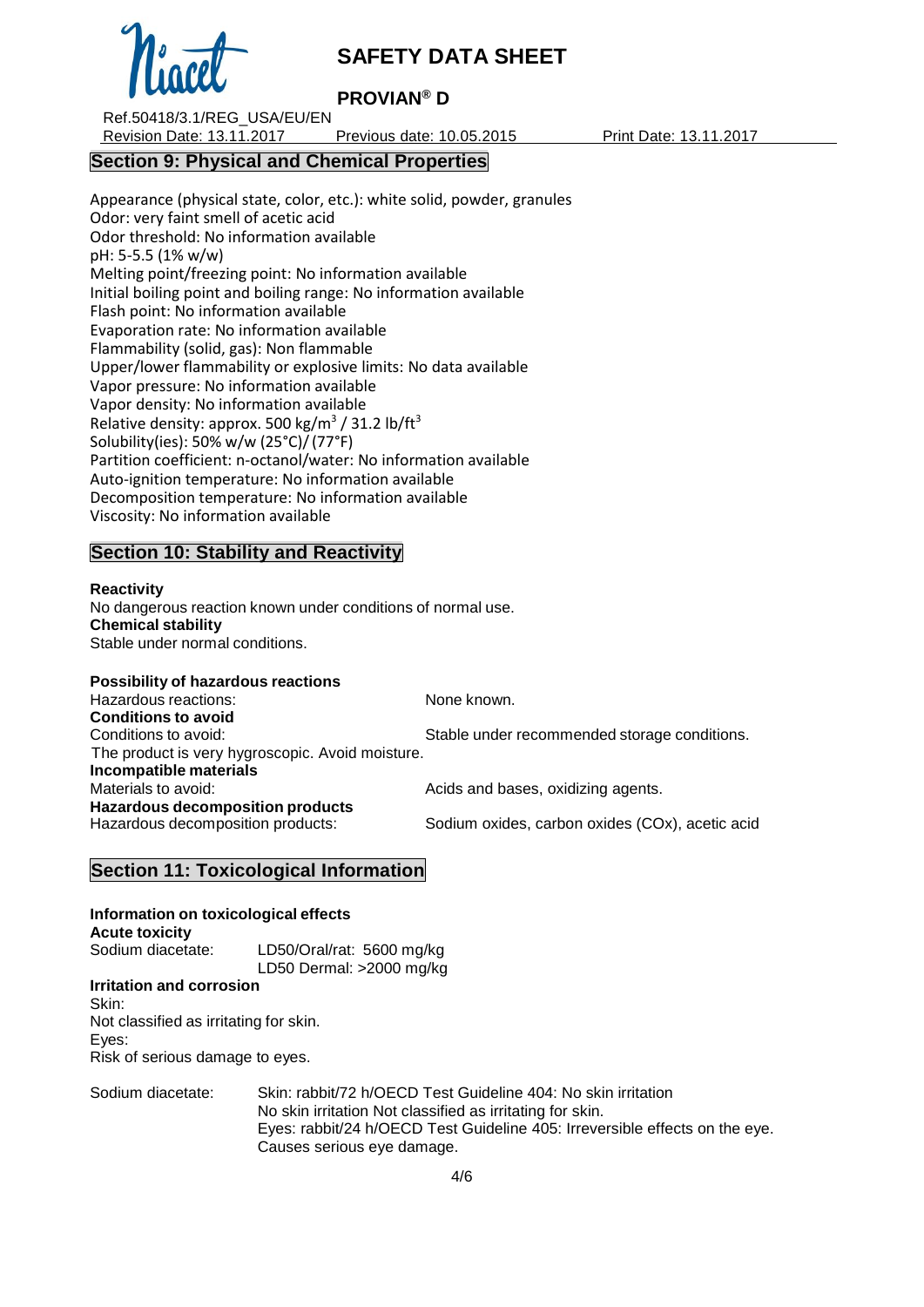

## **PROVIAN® D**

Ref.50418/3.1/REG\_USA/EU/EN Revision Date: 13.11.2017 Previous date: 10.05.2015 Print Date: 13.11.2017

**Sensitisation** No data available **Long term toxicity** No data available

#### **Human experience**

Inhalation Exposure to dust at high concentrations. Symptoms: Irritation Skin contact Repeated or prolonged exposure: May cause mild irritation. Eye contact Repeated or prolonged exposure: May cause mild irritation. Ingestion Repeated or prolonged exposure: May cause mild irritation

## **Carcinogenicity**

IARC: No component of this product present at levels greater than 0.1% is identified as probable, possible or confirmed human carcinogen by IARC.

## **Section 12: Ecological Information**

## **Ecotoxicity effects**

**Aquatic toxicity** no data available

Sodium hydrogen di(acetate): LC50/fish: 184,7 mg/l Remarks: fresh water, By calculation according to the conventional method /Invertebrates.: 141 mg/l Remarks: fresh water, Information given is based on data obtained from similar substances. /algae: 164 mg/l

## **Toxicity to other organisms**

no data available

## **Persistence and degradability**

Biological degradability: Readily biodegradable

## **Bioaccumulative potential**

Bioaccumulation is unlikely. Partition coefficient: No information available

#### **Mobility in soil Mobility**

Sodium hydrogen di(acetate): Water solubility: 50% (25°C) / 50% (77°F) Water soluble. Stays in water phase. non-volatile

## **Results of PBT and vPvB assessment**

This substance is not considered to be persistent, bioaccumulating nor toxic (PBT).